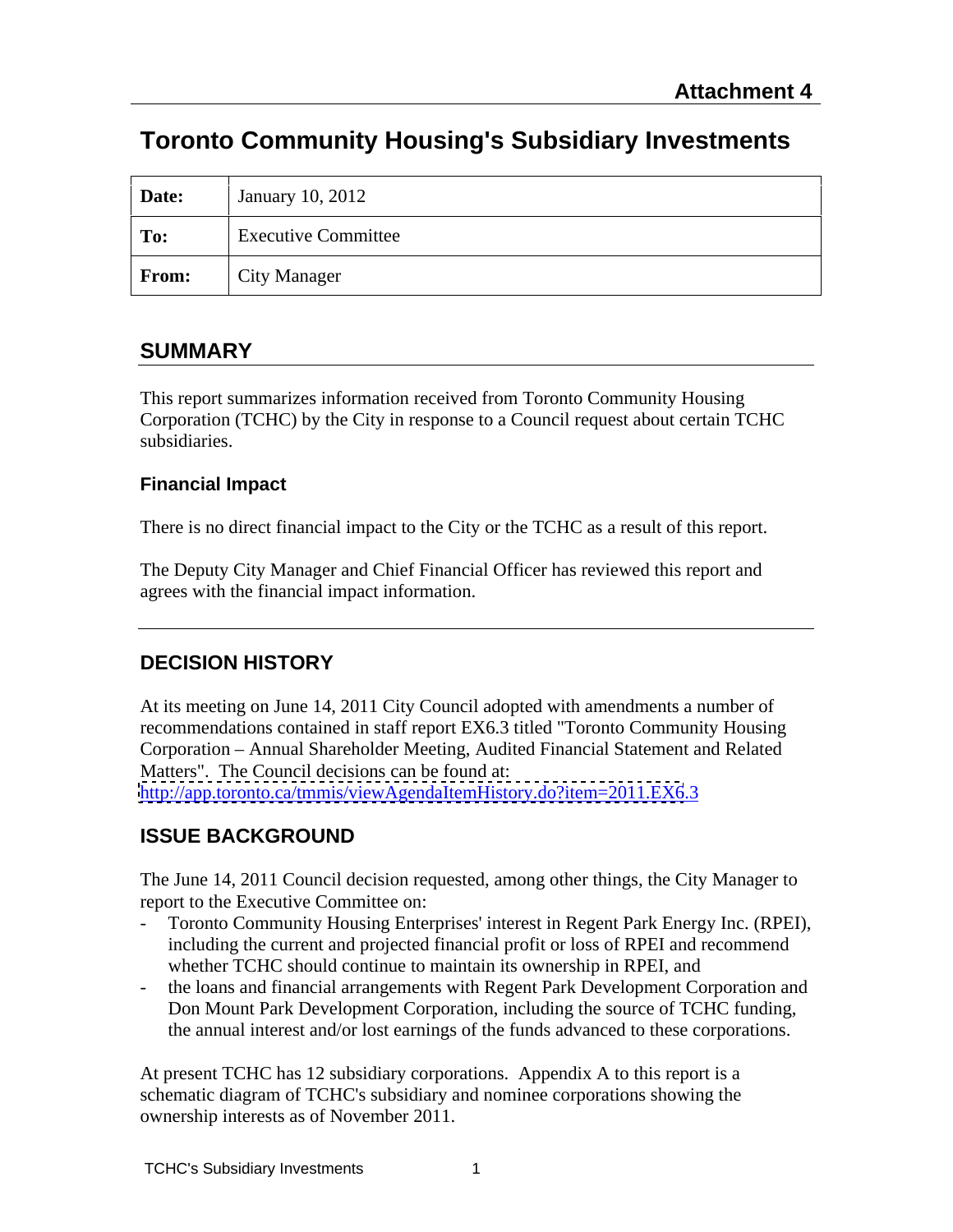### **COMMENTS**

### **Regent Park Energy Inc. (RPEI):**

RPEI is a joint venture entity incorporated on October 16, 2008 to manage the development, construction and operation of the Regent Park district energy system. At incorporation, TCHC had 60% equity ownership through the holding company Toronto Community Housing Enterprises Inc. (TCHE), a wholly-owned subsidiary of TCHC, while the remaining 40% ownership interest was held by a utility corporation (Corix Utilities). Recently, TCHC concluded a deal to purchase all of Corix's shares.

Financial results for RPEI are summarized below:

| \$Thousand            |      |       |         |                      |           |
|-----------------------|------|-------|---------|----------------------|-----------|
| Net loss for the year | 2008 | 2009  | 2010    | <b>Period ending</b> | 2011      |
|                       |      |       |         | Oct 31, 2011         | projected |
| TCHC's 60% share      | (34) | (789) | (1,067) | (763)                | (927)     |

Regent Park Phase 1 occupancy phased in from May 2009 to summer 2011

The heating and cooling plant was built to provide energy for the entire Regent Park site. Financial losses reflect up-front investments and related depreciation which is the allocation of the cost of assets to periods in which the assets are used by the company. The company is expected to begin to generate a profit when the development nears completion. Regent Park Phase 1, consisting of rental buildings, new town homes and new condo buildings, has been completed and fully occupied. Phase 2 development and construction are currently way. The condos are projected to close in mid 2012. All buildings in Regent Park must be connected to this community energy system unless TCHC chooses not to connect. Earnings before income taxes (EBT) are projected to turn positive in 2022 and it is projected that TCHC does not require making any further cash contributions after 2017.

It would be normal business practice for TCHC to continue to hold this investment at least until development and revenue growth under the control of the shareholders has been demonstrated.

#### **Loans and Financial Arrangements with Regent Park Development Corporation (RPDC) and Don Mount Park Development Corporation (DMPDC):**

Financing of the loans to TCHC's development interests has been funded by TCHC's line of credit with a financial institution. TCHC staff indicated that TCHC's borrowing rates are on average at least 1% lower than its lending rates to the developers.

The following table summarizes the loans by TCHC, with explanatory notes below the table: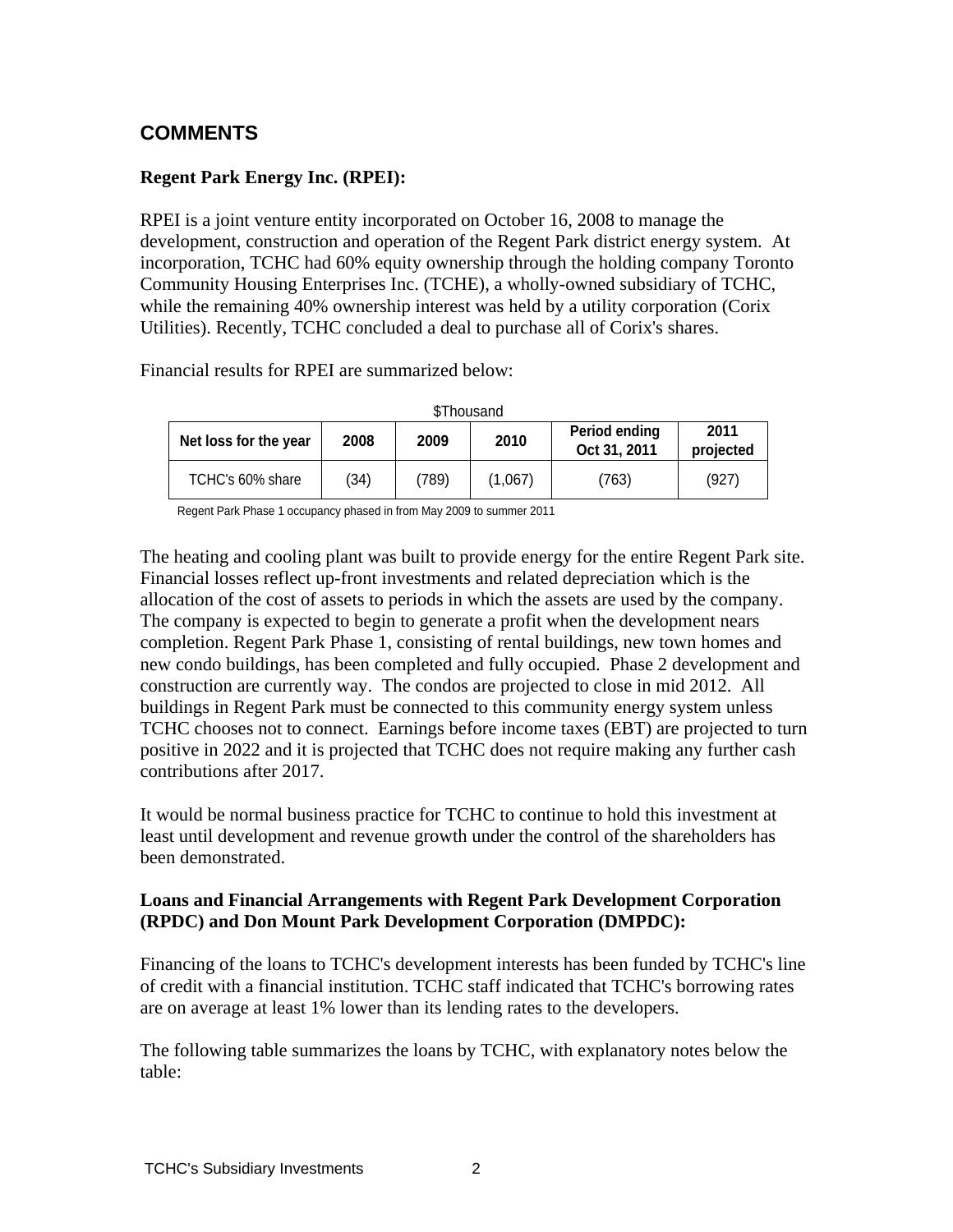|                                                                           |                                    | \$Million                   |                                     |  |
|---------------------------------------------------------------------------|------------------------------------|-----------------------------|-------------------------------------|--|
| Loans by TCHC                                                             | <b>Purpose</b>                     | <b>Total loan</b><br>amount | Outstanding<br>balance              |  |
| Dundas & Parliament Development   for 3 condos in Phase 1<br>Corp. (DPDC) | (completed)                        | 104.14                      | 2.97                                |  |
| Parliament & Gerrard Development<br>Corp. (PGDC)                          | for condo in Phase 2               | 61.00                       | 31.35                               |  |
| Intracorp Development Inc. (Note 2)                                       | for Don Mount Court<br>development | 11.618                      | fully repaid in<br>November<br>2010 |  |

Dundas and Parliament Development Corporation (DPDC), and Parliament and Gerrard Development Corporation (PGDC) are two business enterprises that TCHC holds jointly with a developer (Daniels Eastside Corp.) for the development and sale of market condos in Regent Park Phases 1 and 2. TCHC holds 50% interest in each of the two corporations through a wholly-owned holding company Regent Park Development Corporation (RPDC), while Daniels holds the remaining 50% interest.

In 2008 TCHC entered into a loan agreement (through a wholly-owned holding company Don Mount Court Development Corporation (DMCDC)) with a developer (Intracorp Development Inc.) to advance funds for the interim financing of the construction of certain properties at Don Mount Court. Amounts advanced to Intracorp were due at the earliest of substantial completion or two years after the first advance. Advances earned interest at the bank's prime rate plus 0.50%.

# **CONTACT**

Len Brittain, Director Corporate Finance Division Tel: (416) 392-5380; Fax: (416) 397-4555; E-mail: lbrittai@toronto.ca

# **SIGNATURE**

 $\overline{\phantom{a}}$  , we are the contract of the contract of the contract of the contract of the contract of the contract of the contract of the contract of the contract of the contract of the contract of the contract of the cont Joseph P. Pennachetti City Manager

### **ATTACHMENT**

Appendix A: Toronto Community Housing's Subsidiary and Nominee Corporations